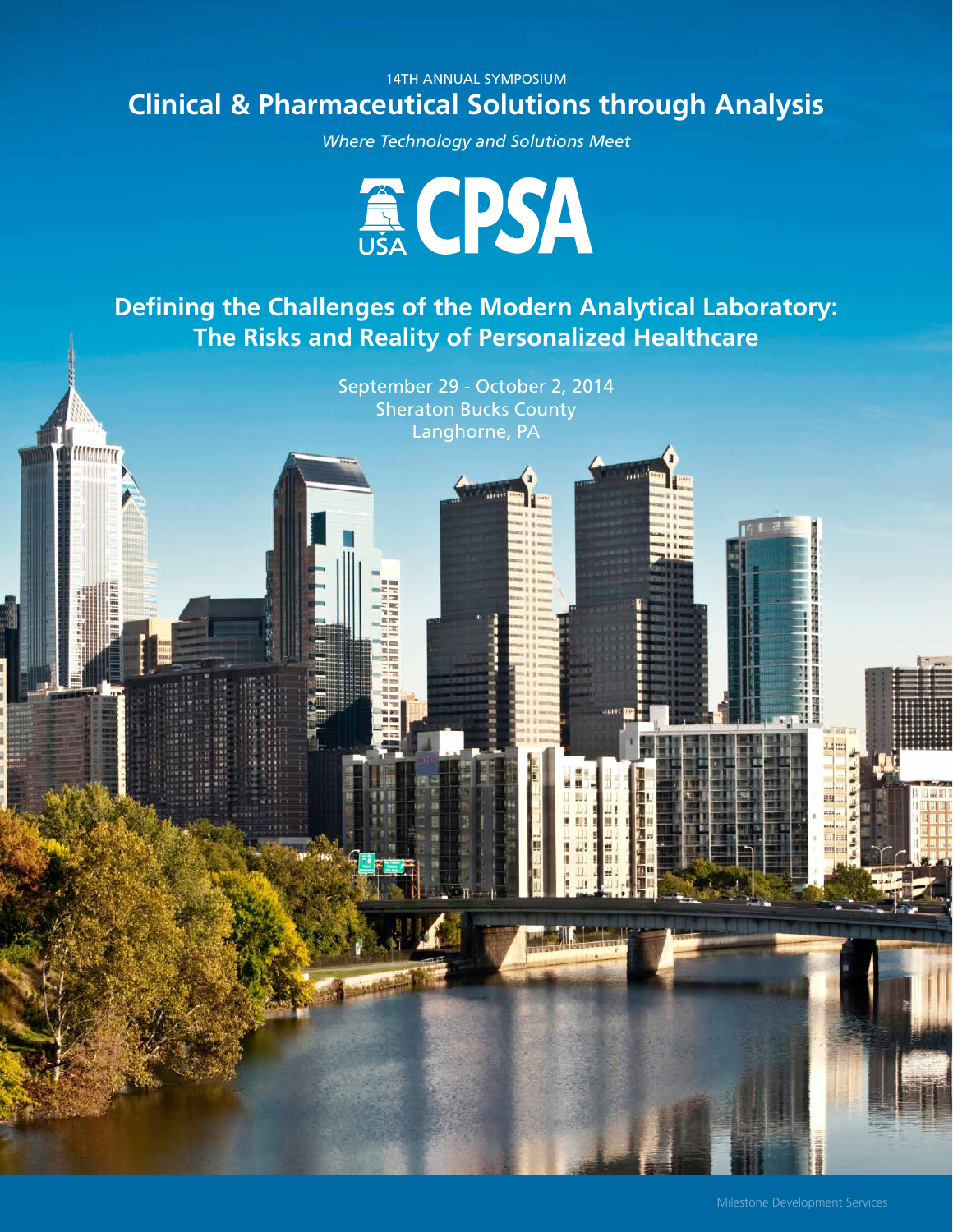# **A CPSA**



**2014 Program Co-Chair** Paul Corcoran *McKinley Scientific*



**2014 Program Co-Chair** Gary Valaskovic *New Objective*



**Plenary Speaker** Ann Weber *Merck*



**Keynote Speaker** Andy Hoofnagle *University of Washington*

# **General Information**

# **History**

This annual meeting began in 1998 and was the first industry-led event to complement academic-based meetings and address the specific needs of industry researchers. The program highlights current industry trends and relevant topics. The broad-based support has allowed the meeting to evolve into a premier industry-led event that is dedicated to promoting awareness of issues and needs associated with research and development.

# **Goals**

The goal of CPSA is to provide in-depth review of innovative technology and industry practices through open discussion of industry-related issues and needs. The program will highlight speakers and sessions that provide real-world experiences with new technologies and critical insights into current issues and future needs. Education and specialized training are the foundation of all CPSA events.

# **Format**

The meeting features a unique format to allow scientists to openly share their comprehensive perspectives on industry-related issues and needs. First-hand experiences with specific applications and technologies are openly discussed.

#### **Symposia Feature**

Industry Issues & Needs • Analysis Strategies • Performance Benchmarks

# **Roundtables Feature**

Commercial Technology • Mainstream Applications • Analysis Trends

# **Colloquium Series**

The CPSA Colloquium Series is held in parallel to the Symposia sessions on Tuesday, September 30th, and Wednesday, October 1st, at the Sheraton Bucks County Hotel. The goal of these sessions will be to provide attendees with an opportunity to:

- Further enhance the specialized training from the CPSA short courses; and
- Provide focus on industrial activities related to regulatory issues and industrial workflows

# **Short Courses Feature**

Practical Industry Applications • Fundamentals Real-World Examples • Emerging Methods and Techniques

CPSA attracts sponsors, thought leaders, and participants who are dedicated to the spirit of cooperation to achieve common goals.

Imagination needed!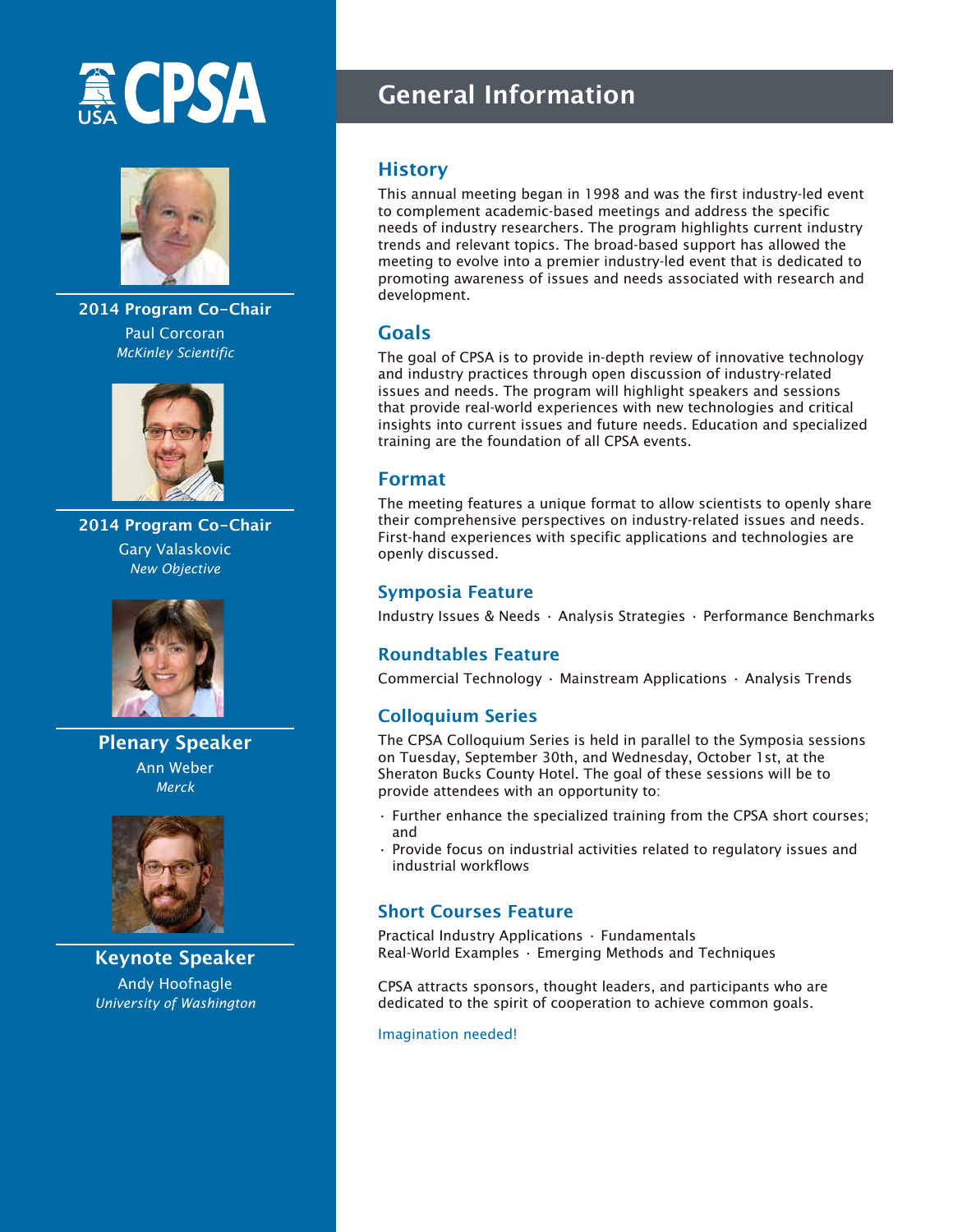#### **Method Development for LC/MS: Traditional Approaches and Emerging Trends**

*Instructors: Roger Hayes, MPI Research; Shane Needham, Alturas Analytics*

This practical course on HPLC method development for LC/MS covers the specifics of how sample preparation and HPLC methods are developed for interfacing to ESI and APCI. The course discusses the importance of HPLC when interfaced with mass spectrometry including the HPLC separation of undetected matrix components, isomers and labile metabolites. The development of HPLC methods for LC/MS for use in qualitative and quantitative analysis throughout drug discovery and drug development are presented.

#### **Targeted Metabolomics: The Art & Science of Measuring Drug Efficacy**

*Instructors: Mark Hayward, Active Ingredient Technologies; Ken Lewis, OpAns*

Integrated HPLC and MS approaches for high throughput analysis have become standard practice in a pre-clinical drug discovery setting. Successful support strategies often provide a blend of high throughput methodologies with appropriate resources (tools and personnel). This course will target the "bread and butter" functions of discovery medicinal chemistry support. Real-world experiences with method development and analytical support will be discussed.

#### **Assessment of Oral Bioavailability in Preclinical Species and Human: Impact of Physicochemical, Biopharmaceutical and Physiological Factors**

#### *Instructor: Ayman El-Kattan, Pfizer*

Poor oral bioavailability is one of the leading causes of compound failure in preclinical and clinical development. Compounds with poor oral bioavailability have low plasma exposure and tend to demonstrate high inter-individual variability, which can limit their therapeutic application. Poor oral bioavailability in preclinical species does not necessarily translate into poor human oral bioavailability.

#### **Analysis of Peptides Peptides and Proteins: Sample Prep to Identification and Quantitation**

*Instructors: Nalini Sadagopan, Agilent Technologies; Gary Valaskovic, New Objective; Nathan Yates, University of Pittsburgh*

Within the last decade, nanoscale liquid chromatography-tandem mass spectrometry (nLC-MS/MS) has revolutionized the identification of proteins and peptides in biological matrices. The technology has developed from being a purely qualitative tool for (global) proteomics to a quantitative method suitable for peptide/protein biomarker validation.













# **CPSA Golf Outing**

*Makefield Highlands Golf Club, Yardley, PA* The 5th Annual CPSA Open will take place on Monday,Septmebr 29th. Don't miss your tee time!

Contact Brad Coopersmith (brad\_coopersmith@waters.com), Ken Imitani (ken\_imitani@agilent.com), or Paul Corcoran (paul.corcoran@ mkscientific.com) for more information and to sign-up to play.